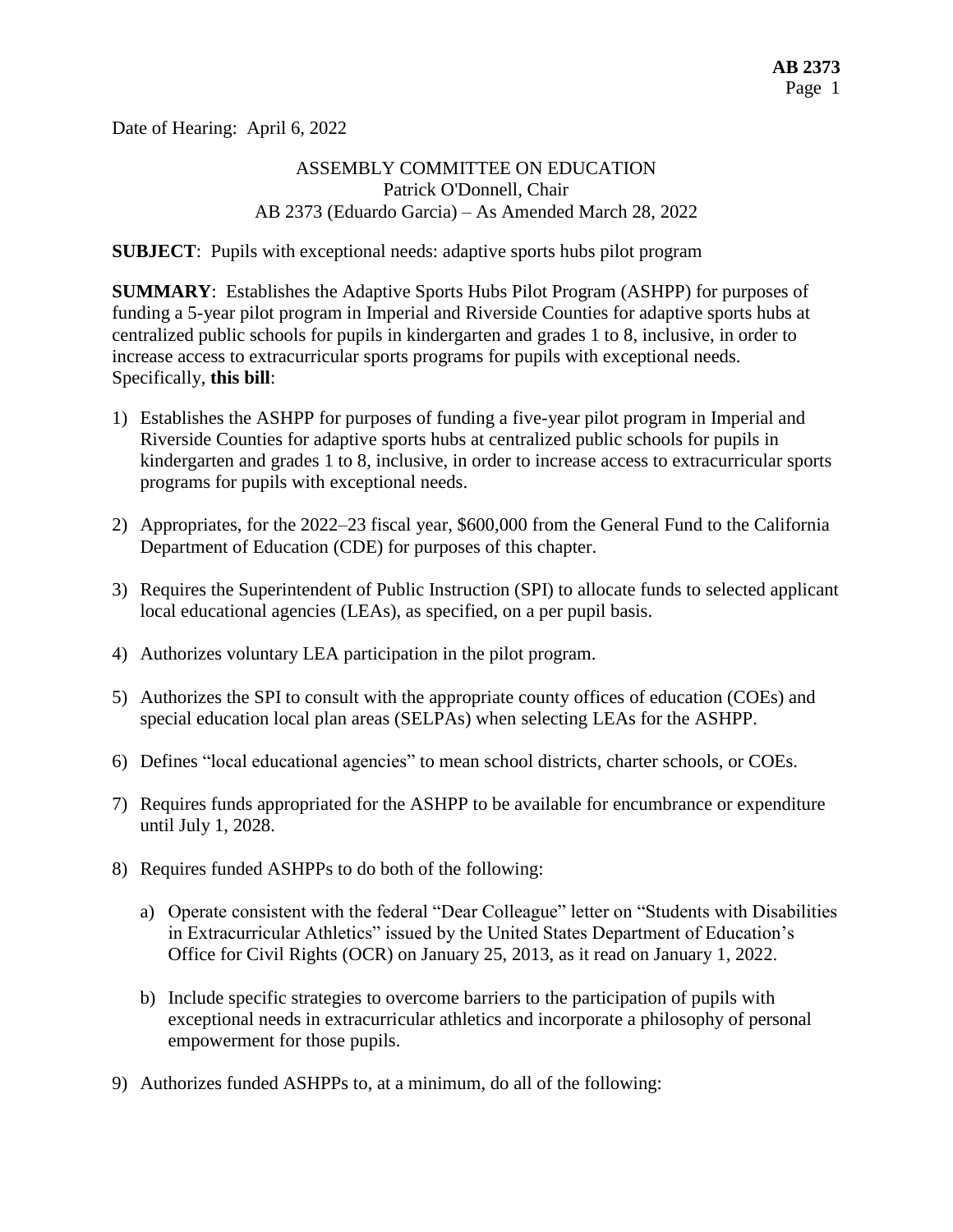- a) Purchase and provide access to adaptive sports equipment, including, but not limited to, sports wheelchairs or cycles, for use by pupils. Authorizes that this equipment may be shared among hubs or LEAs;
- b) Hire and train staff;
- c) Provide transportation for pupils and coaches to the hubs, training sessions, and competitions;
- d) Establish adaptive sports days at participating schools;
- e) Establish sports teams and provide individual athlete training; and
- f) Provide disability etiquette training and opportunities for pupils with exceptional needs who are athletes to share their stories.
- 10) Authorizes ASHPPs to be located in one or more local school administrative hubs per LEA.
- 11) Authorizes ASHPPs to contract with third-party entities, including, but not limited to, a nonprofit public benefit corporation, as specified, that are adaptive sports organizations or that offer adaptive sports.
- 12) Requires ASHPPs to remain in effect only until January 1, 2029, and as of that date is repealed.
- 13) States that the Legislature finds and declares that a special statute is necessary and that a general statute cannot be made applicable within the meaning of Section 16 of Article IV of the California Constitution because of the unique needs of pupils with exceptional needs in the Imperial and Riverside Counties in order for those pupils to access extracurricular sports programming in those counties.

# **EXISTING LAW**:

Federal law:

- 1) Through the Individuals with Disabilities Education Act (IDEA), requires that a free appropriate public education (FAPE) be made available to individuals with exceptional needs.
- 2) Requires that every individual with exceptional needs who is eligible to receive special education instruction and related services receive that instruction and those services at no cost to his or her parents or, as appropriate, to him or her.

### **FISCAL EFFECT**: Unknown

### **COMMENTS**:

*Need for the bill.* According to the author, "There are limited adaptive sports opportunities in Riverside and Imperial Counties. It's important that we provide our youth with accessible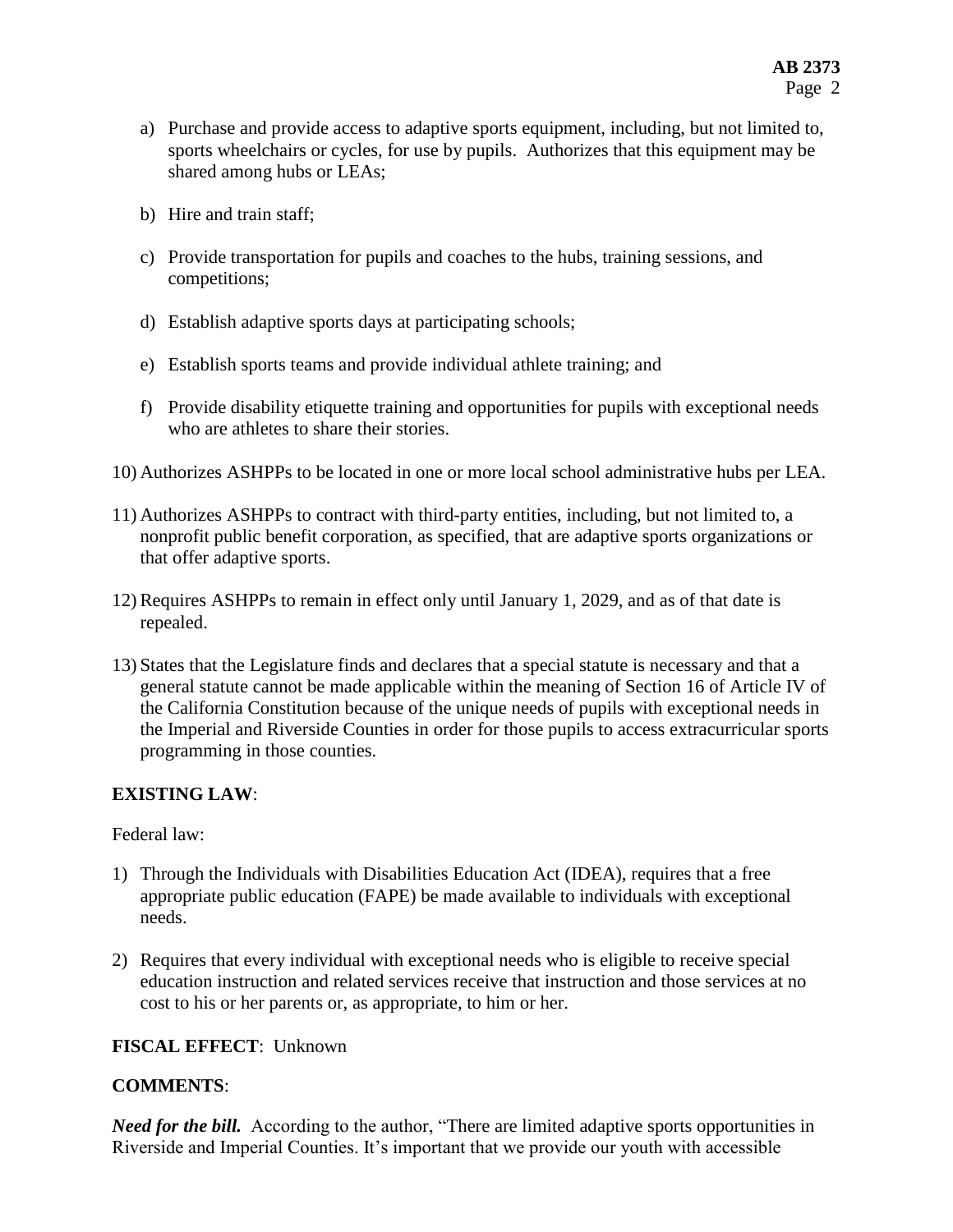opportunities to participate in adaptive sports on a K-8 level. This bill would provide students with that opportunity by creating an adaptive sports hub pilot program."

*Adaptive sports.* Adaptive sports typically are competitive or recreational sports for individuals with disabilities, including physical and intellectual impairments. Adaptive sports often run parallel to typical sport activities.

*"Dear Colleague" letter on students with disabilities in extracurricular athletics.* On January 25, 2013, the U.S. Department of Education's OCR issued a Dear Colleague letter on students with disabilities in extracurricular athletics. The guidance, based on a long-standing disability law, Section 504 of the Rehabilitation Act of 1973 (Section 504), and the U.S. Department of Education's implementing regulation, was issued at the recommendation of the U.S. Government Accountability Office (GAO). A 2010 GAO report, *Students with Disabilities: More Information and Guidance Could Improve Opportunities in Physical Education and Athletics*, found that students with disabilities participated in athletics at consistently lower rates than students without disabilities, and that schools lacked guidance on their responsibilities. The guidance states that students with disabilities have the right, under Section 504, to an equal opportunity to participate in their schools' extracurricular activities. Ensuring that students with disabilities are given the opportunity to play alongside their peers—both with and without disabilities—is central to the message of the guidance.

The guidance further states that a school district must provide students with disabilities an equal opportunity to participate in its existing extracurricular athletic programs; a school district must not exclude students based on stereotypes and assumptions. Additionally, a school district must make an individualized inquiry to determine if there are reasonable modifications, or necessary aids and services, which would allow a student with a disability the chance to take part in the activity. Provided examples include:

- Using a light along with a starter pistol so that a deaf runner can compete; or
- Providing for, or assisting with, the administration of needed medicine like insulin so that a student with diabetes can take part in an afterschool gymnastics club.

*Inclusive sports.* In November 2016, the California Interscholastic Federation (CIF) officially partnered with the U.S. Special Olympics, the U.S. Paralympics and the CDE to provide opportunities for students with disabilities to participate in high school athletic programs in two primary ways. The first is with unified sports, which joins people with and without intellectual disabilities on the same team. In unified sports, teams are made up of people of similar age and ability. Second, students with physical disabilities have opportunities to participate in CIF Para-Athlete programs, modeled after U.S. Paralympic sport offerings. Currently there are events for Para-Athletes in the CIF State Championships for Track and Field and Swimming.

*Special Olympics.* Founded in 1968, Special Olympics is the world's largest sports organization for people with intellectual disabilities. To be eligible to participate in Special Olympics, an individual must be at least 8 years old and identified by an agency or professional as having one of the following conditions: intellectual disabilities, cognitive delays as measured by formal assessment, or significant learning or vocational problems due to cognitive delay that require or have required specially designed instruction.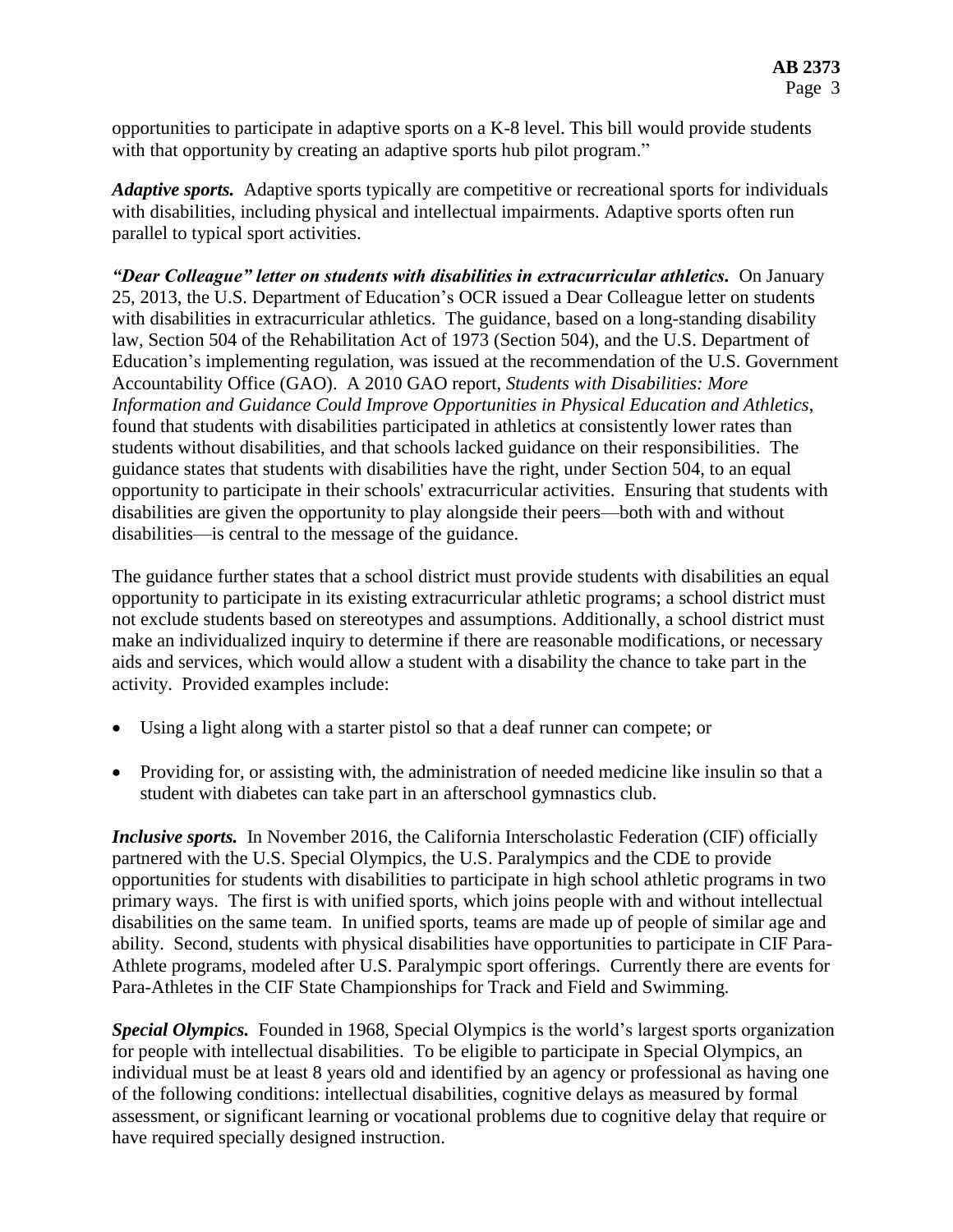The State of California has supported Special Olympics programs in California for the last several years. Funds are allocated via the CDE to the two California chapters: Special Olympics of Northern and Southern California. The Budget Act of 2021 (AB 130 (Chapter 44, Statutes of 2021) appropriated \$6 million non-Proposition 98 funds.

| <b>Fiscal Year</b> | Appropriation |
|--------------------|---------------|
| 2016-17            | \$1 million   |
| 2018-19            | \$2 million   |
| 2019-20            | \$4 million   |
| 2021-22            | \$6 million   |

*Paralympics.* Originating in England after World War II for veterans with spinal cord-related injuries, the Paralympic Games are held every four years in the same year as the Olympic Games. According to the U.S. Olympic and Paralympic Council, "Classification is a structure for competition and is one of biggest differences between the Olympic and Paralympic Games." Paralympic athletes have an impairment in body structures and functions that lead to a competitive disadvantage in sport, and include ten eligible impairments: impaired muscle power, impaired passive range of movement, limb deficiency leg length difference, short stature, hypertonia, ataxia, athetosis, vision impairment, and intellectual impairment.

*Physical activity and athletics for people with disabilities.* Numerous research studies confirm that physical activity plays an important role in maintaining health, well-being, and quality of life. The Centers for Disease Control and Prevention (CDC) recommends that all adults, with or without disabilities, get at least 150 minutes of aerobic physical activity per week. The CDC's *Physical Activity Guidelines for Americans, 2nd edition*, reports that physical activity can help control weight, improve mental health, and lower the risk for early death, heart disease, type 2 diabetes, and some cancers. For people with disabilities, physical activity can help support daily living activities and independence.

According to a 2011 Disability and Health Journal research paper, *Health disparities among adults with physical disabilities or cognitive limitations compared to individuals with no disabilities in the United States*, individuals with physical disabilities or cognitive limitations had significantly higher prevalence rates for seven chronic diseases than persons with no disabilities, and suggest that adults with disabilities and chronic conditions receive significantly fewer preventive services and have poorer health status than individuals without disabilities who have the same health conditions.

The 2010 GAO report highlighted that access to, and participation in, extracurricular athletic opportunities provide important health and social benefits to all students particularly those with disabilities. Reported benefits include socialization, improved leadership skills, and fitness. The 2010 report also found that students with disabilities are not being offered an equal opportunity to participate in extracurricular athletics in public schools. If students with disabilities are not granted equal access while in school, the likelihood of their participation in sports or other fitness programs is diminished. The author of the bill suggests that by providing early access to athletic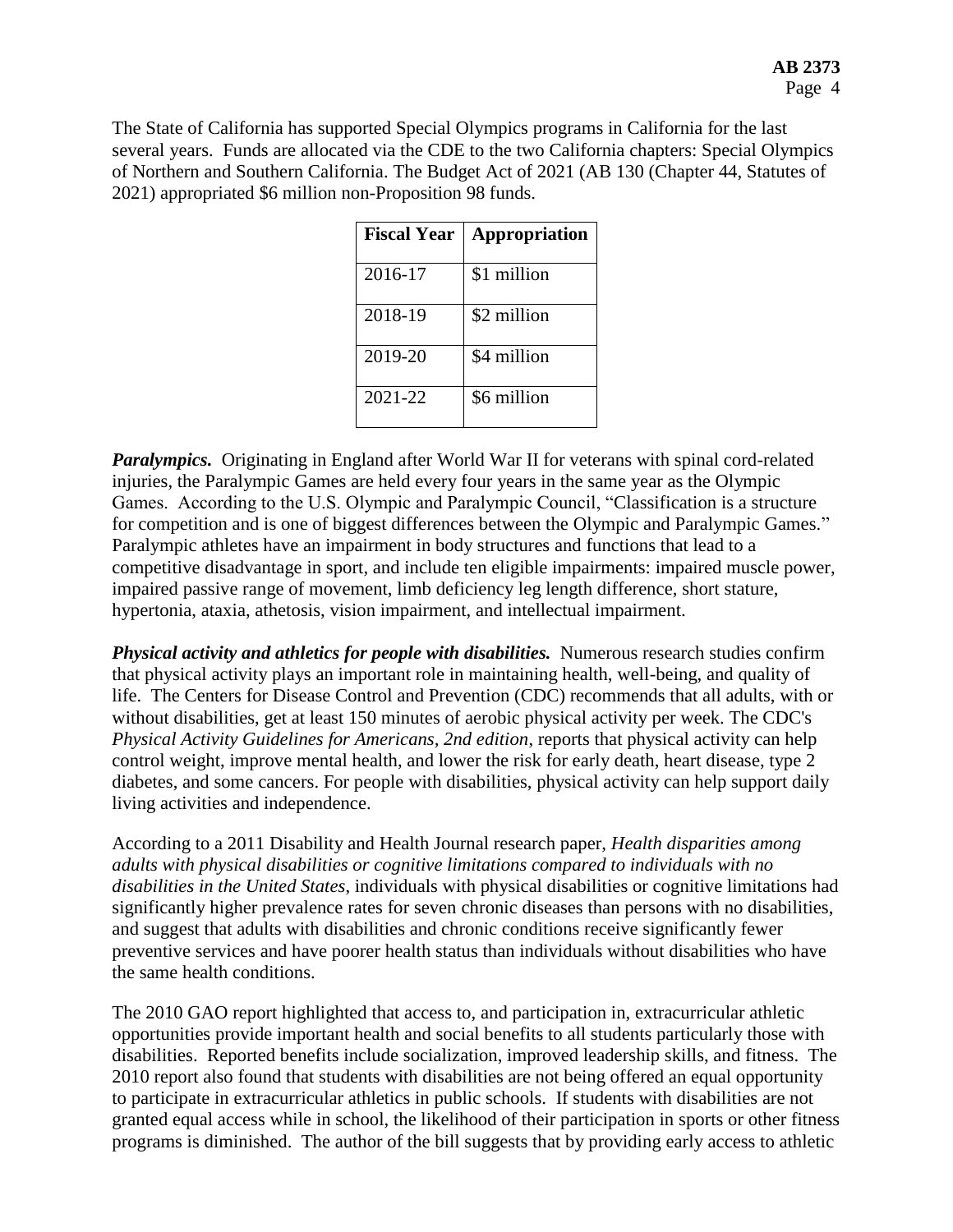extracurricular activities at an early age, students with disabilities will have a greater chance of engaging in physical activity later in life and experiencing greater health outcomes.

*Applicable laws for serving students with disabilities.* IDEA authorizes federal funding for the needs of school-age children with a range of disabilities, such as specific learning disabilities, speech and language impairments, or intellectual disabilities, who need special education services, see chart below. In the 2020-21 school year students with disabilities composed 12.5% of California's public prekindergarten through 12th grade school enrollment.



When children are three years of age and older, they may enter the special education system when LEAs determine that their needs cannot be met in general education programs. When this occurs, LEAs refer students for professional evaluation to determine if they qualify for special education. If the evaluation indicates that a student has a disability, and that the disability interferes with his or her education, the LEA is legally obligated to provide the student with special education services. Students identified as qualifying for special education receive an IEP—a written legal document developed by a team of stakeholders, including a student's family—that outlines the students' educational goals and the services that will be provided to meet those goals. Regarding physical education (PE), IDEA regulations specify that schools must generally provide opportunities for students to participate in regular or general PE classes or, in some cases, specially designed PE if determined by the IEP team. Regarding extracurricular athletics, districts and schools must take steps to provide services to give students with disabilities an opportunity to participate in extracurricular activities, which may include athletics, equal to that of other students.

Section 504 of the Rehabilitation Act of 1973 prohibits entities that receive federal financial assistance, including K-12 schools, from discriminating against otherwise qualified individuals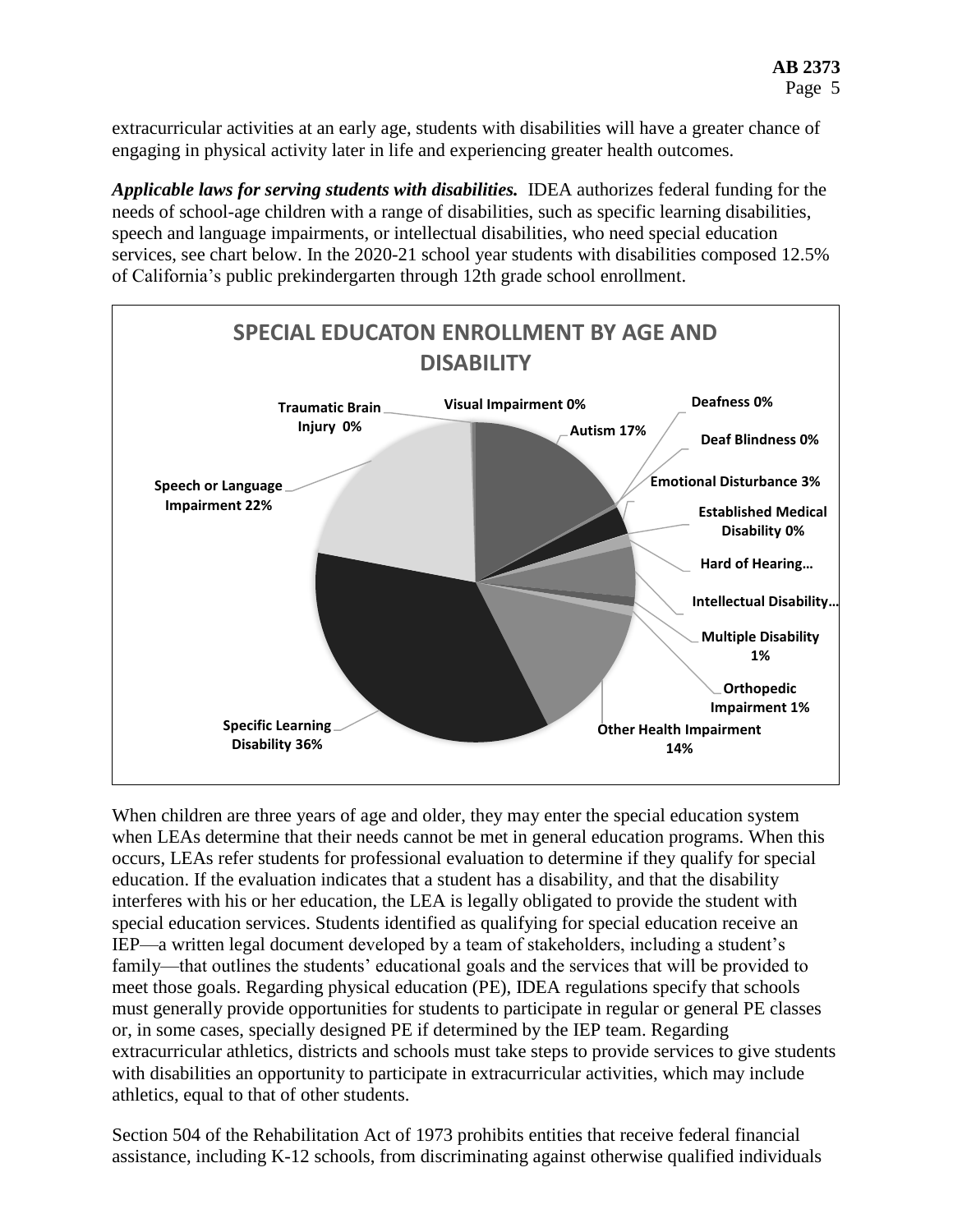with disabilities. The Americans with Disabilities Act (ADA) of 1990, as amended, is also a broad anti-discriminatory law protecting individuals with disabilities. The U.S. Department of Education interprets the ADA and Section 504 in a similar manner. While IDEA students are covered under Section 504, other students who are not covered under IDEA may still have a disability as defined under Section 504. For students requiring other special accommodations to facilitate their participation in school activities (e.g., wheelchair ramps or blood sugar monitoring), Section 504 plans may be added to, or replace, an IEP. Several of the most common disabilities of students included under Section 504, but not always covered under IDEA, are attention deficit hyperactivity disorder, diabetes, and asthma. Similar to IDEA, the U.S. Department of Education's Section 504 regulations require that students with disabilities be provided a free appropriate public education and learn alongside students without disabilities to the maximum extent appropriate. These Section 504 regulations also require that students with disabilities must be provided equal opportunities to participate in PE courses and extracurricular athletics. Unlike IDEA, however, Section 504 does not authorize any federal funding to schools to provide services to students.

Academic and other outcomes for students with disabilities in California. According to data from the CDE, California's students with disabilities have among the lowest academic and behavioral outcomes of all student groups:

- English language arts: In 2018-19, 16% of students with disabilities met or exceeded standard, compared to 56% for students without disabilities.
- Mathematics: In 2018-19, 13% of students with disabilities met or exceeded standard, compared to 43% for students without disabilities.
- Science: In 2018-19, 8% of students with disabilities met or exceeded standard, compared to 33% for students without disabilities.
- Graduation: In 2018-19, the four year adjusted cohort graduation rate for students with disabilities was 67.7%, vs. 84.5% for all students. The five year adjusted cohort graduation rate for students with disabilities was 71.2% compared to 85.5% for all students. These rates are among the lowest for all subgroups for which the state tracks data.
- Suspension and expulsion: In 2018-19, the suspension rate for students with disabilities was 6.4%, compared to 3.5% for students overall. Students with disabilities had a rate of multiple suspensions of 40%, compared with 30% for all students. The expulsion rate for students with disabilities was 0.8%, the same as the statewide average.
- Attendance: In 2018-19, the chronic absenteeism rate for students with disabilities was 19.5%, compared to 12.1% for students overall.
- College attendance: In 2017-18, 45.4% of students with disabilities who completed high school were enrolled in college, compared to 64.4% for all students. Students with disabilities also had the lowest rate of enrollment at the University of California and the California State University.